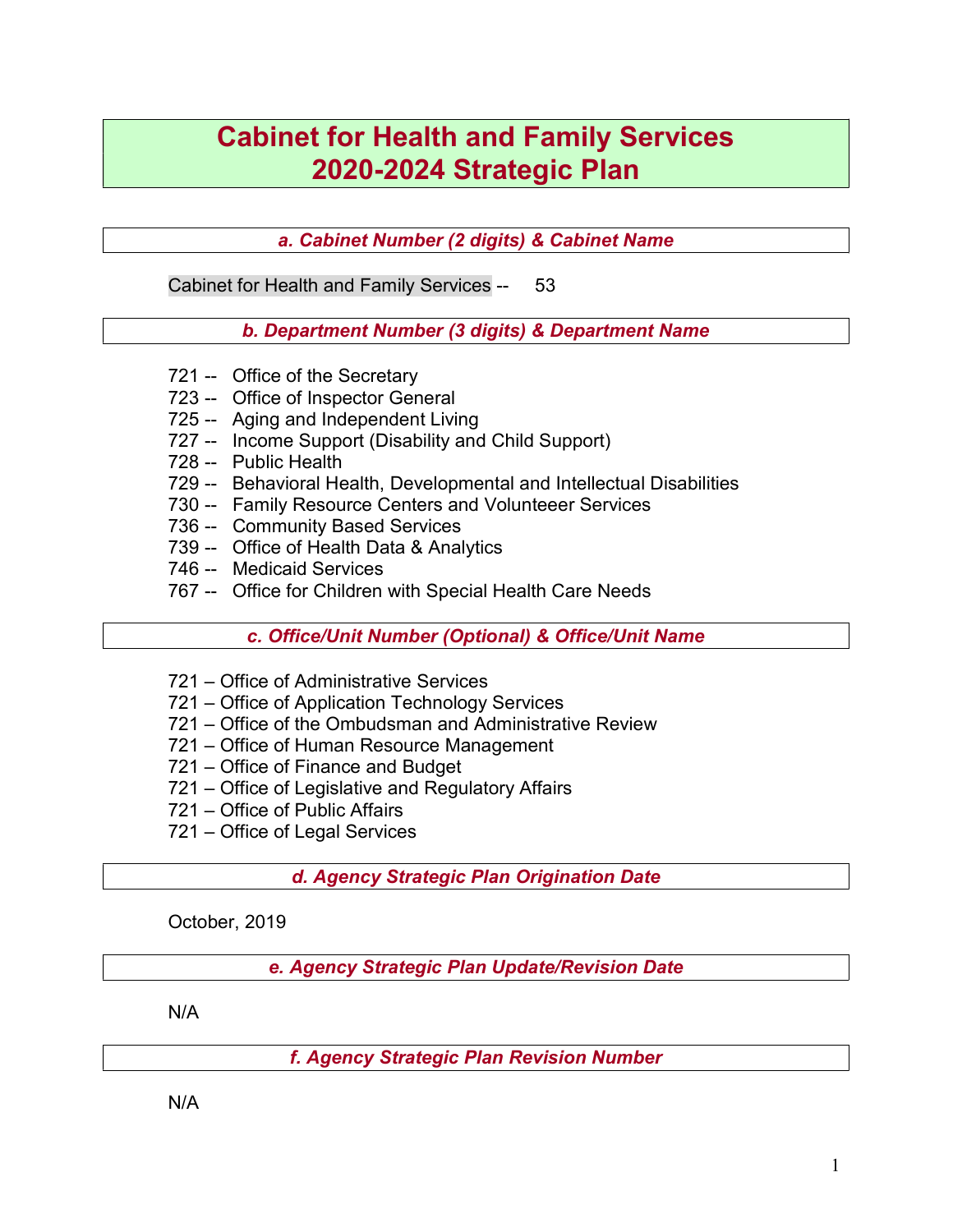#### I. Agency Mission Statement

To deliver quality services that enhance the health, safety and wellbeing of all people in the Commonwealth of Kentucky.

#### II. Agency Vision Statement

To become a recognized national leader in state-level health and human services through continuous quality improvement and accountability by:

- Improving delivery of health and human services through quality customer service;
- Promoting individual self-sufficiency and community sustainability for the betterment of vulnerable populations;
- Fostering higher health awareness through education and public information that engages all individuals and communities;
- Enhancing the use of technology to increase service efficiency and effectiveness;
- Educating, empowering and deploying a highly skilled diverse workforce; and
- Enhancing business practices to maximize resources

III. Agency Organizational Core Values

- $\bullet$  Integrity
- **Teamwork**
- Responsive Services
- Proactive Leadership
- Continuous Improvement
- Responsible Management
- Accountability
- **Dedication**

#### IV. Statement of Alignment with the Governor's Strategic Themes/Goals

#### A. Strengthening Kentucky's Financial Foundation

- Ensure responsible oversight of state-owned facilities;
- Transform expanded Medicaid into a financially sustainable program that propels participants toward healthier lifestyles and economic security;
- Complete the redesign of the Home and Community Based Services waiver to meet the needs of recipients in a fiscally responsible manner;
- Build an efficient, sustainable public health system focused on producing better health outcomes; and
- Enhanced focus on fraud prevention, detection and transparency in the delivery of public assistance and disability benefits.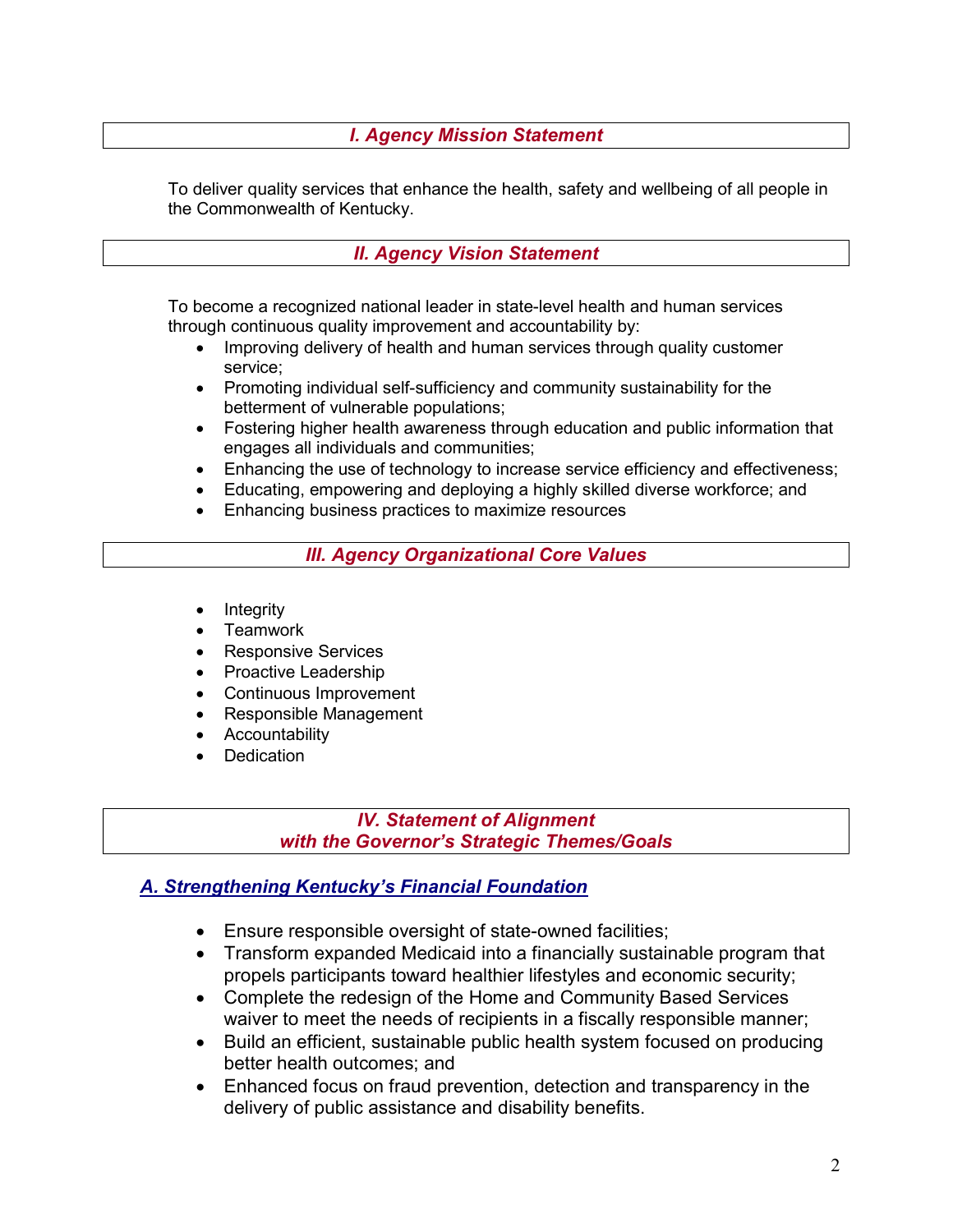# **B. Growing Kentucky's Economy**

- Establish practices that create a positive business environment, within applicable statutes and regulations, for all customers;
- Enhance the use of technology to increase service efficiency and effectiveness; and
- Educate, empower and deploy a highly skilled workforce.

# C. Creating a Healthier Kentucky

- Improve integration of healthcare access;
- Empower Kentuckians to stay active and healthy through services and prevention benefits;
- Provide nutrition assistance and support to young mothers and families;
- Improve access to care for Kentucky children through advocacy, education and collaboration;
- Preserve and enhance the behavioral health safety network to ensure access to services for at-risk and underserved populations;
- Allow Kentuckians to maintain the highest quality of life in the least restrictive environment possible;
- Develop and expand recovery-oriented system of care to address the opioid epidemic and other substance use disorders; and
- Increase access to and exchange of electronic health information.

# D. Protecting and Strengthening Our Communities

- Build an effective and efficient system of care to reduce poverty, adult and child maltreatment, and advance family self-sufficiency and resiliency;
- Assure all children have safe and nurturing homes and communities;
- Expand supports to allow individuals with developmental and intellectual disabilities and/or serious mental illness to live, work and engage in their communities;
- Protect the safety and rights of Kentuckians and seek to prevent their abuse, neglect and exploitation;
- Prevent and control the outbreak of infectious disease; and
- Coordinate public health and medical-related preparedness, response and recovery activities for emergencies and natural disasters.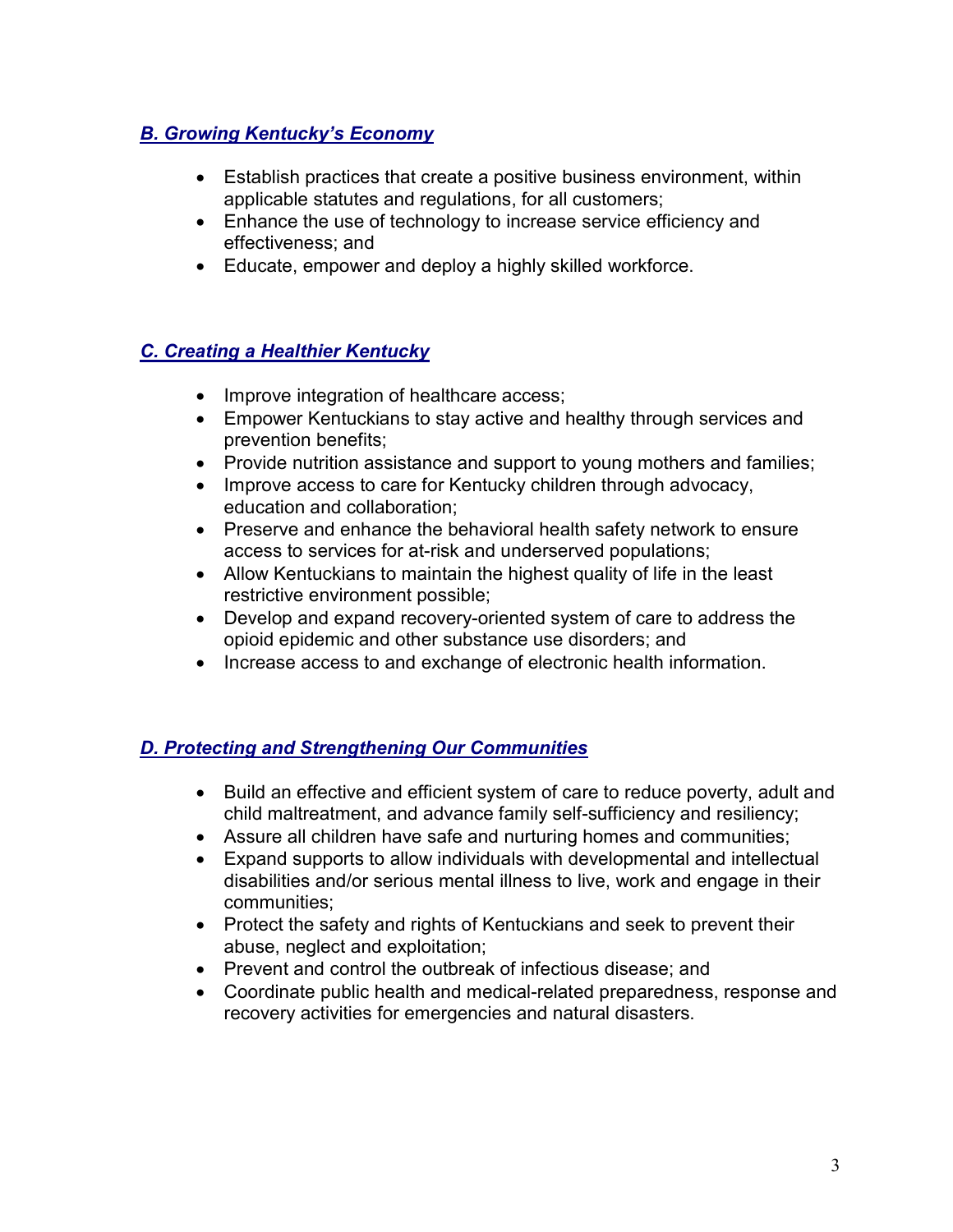# E. Investing in Education and Workforce

- Enhance workforce development and supports through human-centered design;
- Improve students' ability to engage in the classroom by mitigating or removing non-cognitive learning barriers and improving the social and emotional health of youth; and
- Strengthen the community-school-home connection by emphasizing parental engagement in eduation and community linkages for families.

# F. Serving Those Who Serve Us

- Enhance the workplace environment to support and retain a knowledgeable and experienced workforce;
- Implement the Culture of Safety shifting from culture of blame to culture of accountability/transparency
- Remove barriers and provide support systems for workers to achieve organizational outcomes; and
- Highlight employee achievements and gather feedback to improve their experience within the Cabinet.

#### V. Statement of Alignment with the Agency's Budget Request & 6-Year Capital Plan

The goals and objectives outlined within the Cabinet have been developed within expected and/or requested levels of funding.

VI. Situation Analysis/Environmental Analysis

# A. Organizational Description (Internal Environment)

The Cabinet for Health and Family Services is one of the largest cabinets in state government. It is comprised of the following departments and offices: Department for Aging and Independent Living; Department for Income Support; Department for Public Health; Department for Behavioral Health, Developmental and Intellectual Disabilities; Department for Community Based Services; Department for Medicaid Services; the Office for Children with Special Health Care Needs; the Office of Health Data & Analytics; and the Department for Family Resource Centers & Volunteer Services.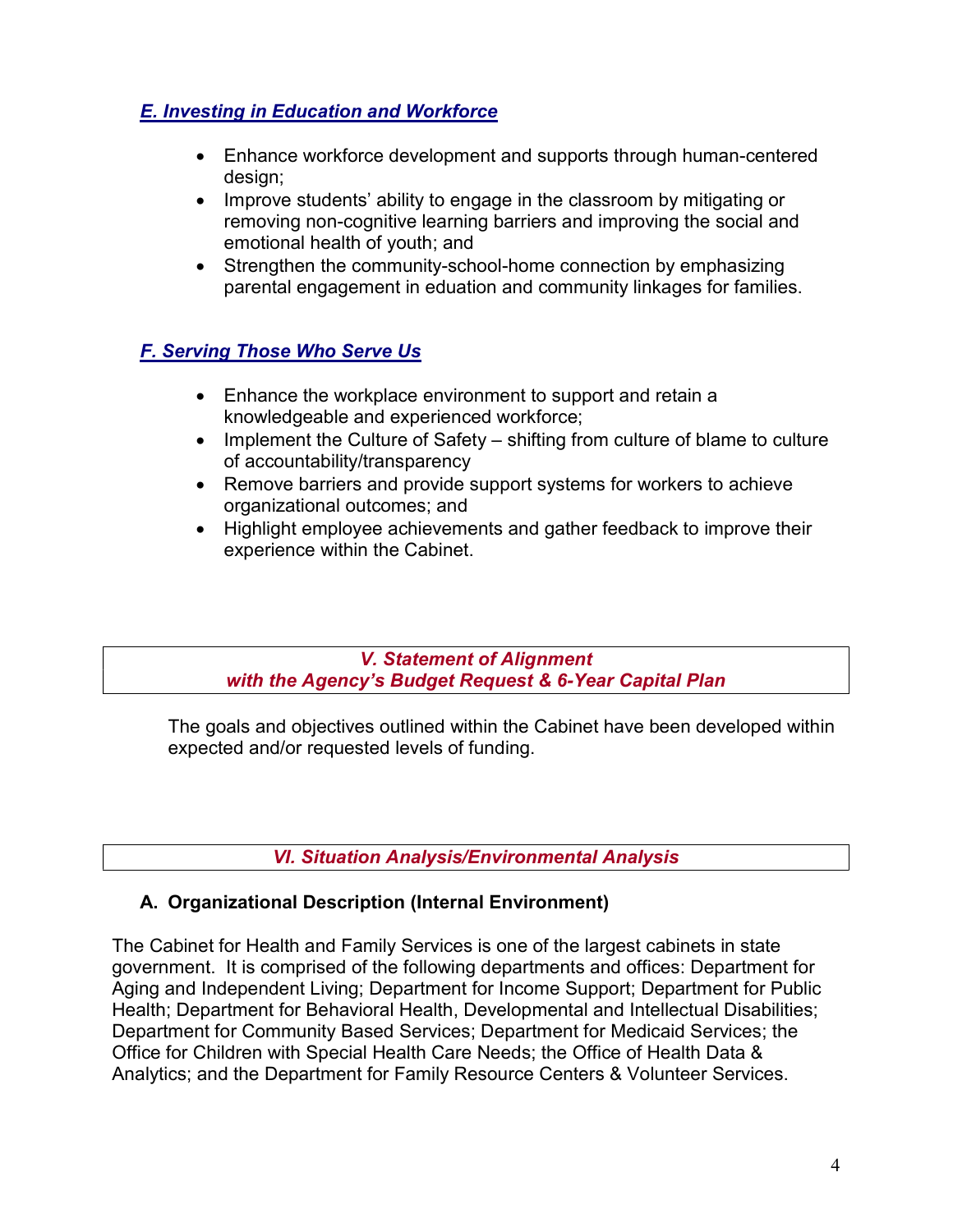The following units are attached to the Office of the Secretary: Office of Administrative Services, Office of Application Technology Services, Office of Inspector General, Office of the Ombudsman & Administrative Review, Office of Public Affairs, Office of Finance and Budget, Office of Legal Services, Office of Legislative & Regulatory Affairs and the Office of Human Resource Management.

# B. SWOT Analysis

- 1. Strengths
	- Experienced leadership
	- Expertise and dedication of staff in program areas
	- Partnerships with stakeholders
- 2. Weaknesses
	- Maintaining an adequate number of experienced staff
	- Increasing workloads due to high demand for services
- 3. Opportunities
	- Collaboration with stakeholders
	- Efficiencies through technology
- 4. Threats
	- Decreasing federal budget appropriations for entitlement and assistance programs that support vulnerable populations
	- Increased need and/or demand for services in times of declining or stagnant revenues, limited revenue growth or increasing service population
	- Possible reduction of critical services to those in need
	- Waste, fraud or misuse of resources

# C. Critical Success Factors & Key Organizational Challenges

Staffing challenges affect most program areas. Issues include not having an adequate number of professional and administrative support staff, as well as retention of experienced staff to mentor new workers. New and revised federal and state laws and regulations have a significant impact on workload for all staffing levels.

DCBS has initiated a holistic, collaborative approach to improving child welfare, with a path toward greater preventive and community-based care for families. This effort began in conjunction with recent legislative gains that provided additional budget support and improved resources for children in out of home care.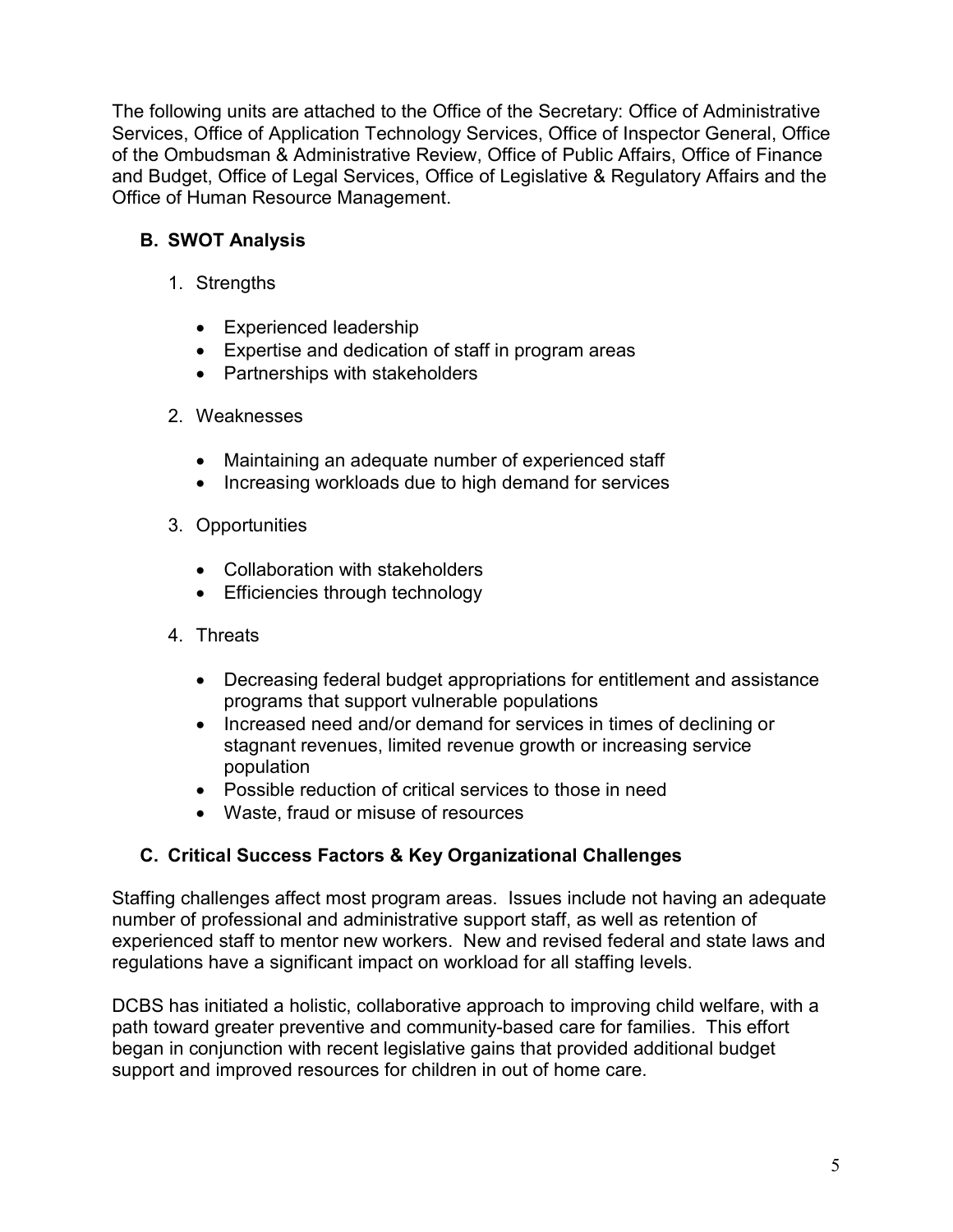Positive workgroup outputs have included the development of a new relative/fictive kin caregiver service array and web portal for foster/adoptive parents. Over the last year, DCBS has seen an increase in the number of youth exiting foster care to either adoption or reunification. But more work is needed to improve timeliness for permanency to ensure better outcomes for children.

The Cabinet is also committed to supporting frontline staff, who experience adverse events in the field. CHFS will adopt a "Culture of Safety" – shifting from a culture of blame to a culture of accountability and transparency.

The Centers for Medicare & Medicaid Services (CMS) approved the Kentucky HEALTH program as a component of the Commonwealth's 1115 demonstration project, entitled "Kentucky Helping to Engage and Achieve Long Term Health." While the program is still navigating through the legal system, the Cabinet believes Kentucky HEALTH will empower members to improve their health and well-being while simultaneously ensuring the long-term fiscal sustainability of the Medicaid program.

Under the 1115 demonstration waiver, the Commonwealth has been able to expand access to treatment and recovery services for individuals with Substance Use Disorder, amplifying overall efforts to fight the opioid crisis. In addition, Medicaid benefiaries who have access to health insurance through their employer are now being invited to enroll in a new premium assistance program called KI-HIPP (Kentucky Integrated Health Insurance Premium Payment Program).

The Department for Medicaid Services continues to monitor managed care contracts and MCO performance in improving care management and health outcomes. New contracts begin in July of 2020. One MCO will cover foster care, adoption assistance and juvenile justice enrollees under the Kentucky SKY (Supporting Kentucky Youth) program.

To improve interaction with clients, the Cabinet is redesigning the benefind Self-Service Portal (SSP), the statewide eligibility system used for Medicaid, Temporary Assistance for Needy Families (TANF), Supplemental Nutrition Assistance Program (SNAP) and State Supplementation. The updated SSP will offer additional functionality, including a direct link to community resources. It will improve workflow for DCBS staff and allow other state partners to access the eligibility determination system for certain functions.

Kentucky's labor force participation rate continues to hover around 60 percent. The Cabinet is committed to engaging more Kentuckians in job and workforce skills training. The Kentucky Employment & Training (E&T) program is an opportunity for all SNAP beneficiaries to participate in training, education or work program activities.

Many local health departments (LHD) are facing rising pension obligations. At the same time, the LHDs are responsible for providing a high volume of services. The Department for Public Health has introduced a plan for an efficient and sustainable public health system focused on core services, while partnering with FQHCs and other community organizations to meet additional community needs.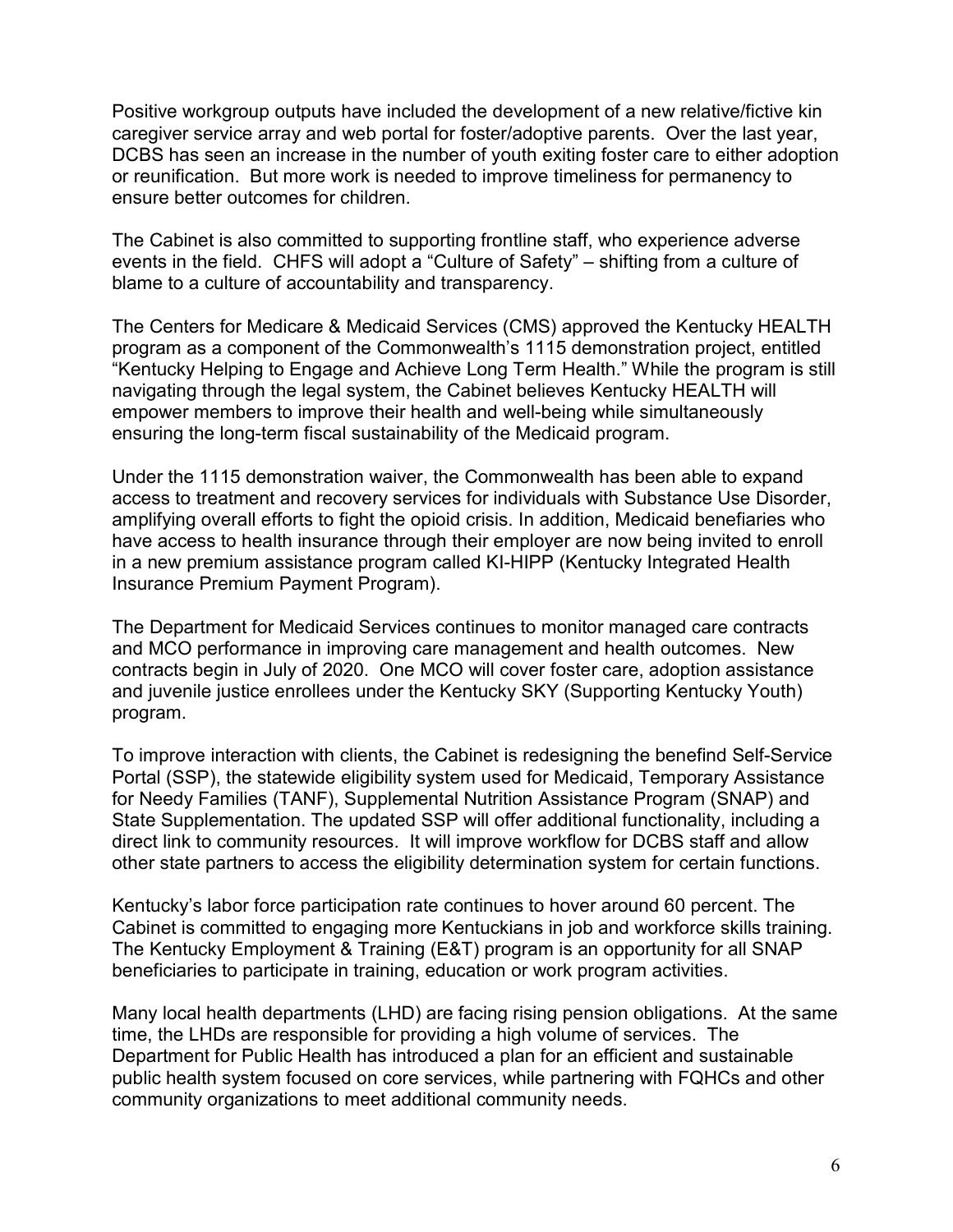DBHDID negotiated with Protection & Advocacy to redefine goals and responsibilities under the terms of the Second Amended Settlement Agreement, with the intent to allow more individuals with serious mental illness (SMI) to transition safely from institutional settings to community housing. DBHDID staff worked with other stakeholders to ensure mental health services, trauma-informed care and evidence-based practices were considered and included in SB 1, the comprehensive school safety bill enacted in 2019.

The Cabinet is optimistic that phased-in implementation of expanded school health services will be possible during the 2019-2020 school year, through a Medicaid state plan amendment known as "Free Care." Children with Medicaid coverage often do not receive needed healthcare services due to barriers, such as lack of transportation, parent work schedules or finding a nearby provider who accepts Medicaid. The state plan amendment will allow districts to use federal funding to expand access to qualifying physical and mental health services for students enrolled in Medicaid.

Addressing opioid use disorder is a top priority across all levels of government. While Kentucky has made great strides, much work remains. The purpose of the Kentucky Opioid Response Effort (KORE) is to implement a comprehensive targeted response to the opioid crisis by expanding access to a full continuum of high quality, evidence-based prevention, treatment, recovery and harm reduction services and supports in high-risk geographic regions of the state.

Planning is underway for the design, development and implementation of remaining contractual requirements for the new Kentucky Health Information Exchange. The secure, statewide network allows providers to locate and share electronic medical records to improve care of the patient.

The Cabinet has a unique and important role in the event of a disaster affecting Kentuckians. Public Health is a key player in disaster response, and other departments have specific responsibilities for individuals in the care or custody of the state, and oversight of other health providers and human service organizations that may be responding or affected by disastrous events.

> VII. Measurable Goals, Objectives & Key Performance Indicators

### A. Strengthening Kentucky's Financial Foundation

A1. Ensure responsible oversight of state-owned facilities

Continue to reduce energy consumption in state-owned buildings and perform scheduled maintenance.

OAS to ensure best use of space and resources in reconfiguration at L&N building in Louisville and CHR complex in Frankfort.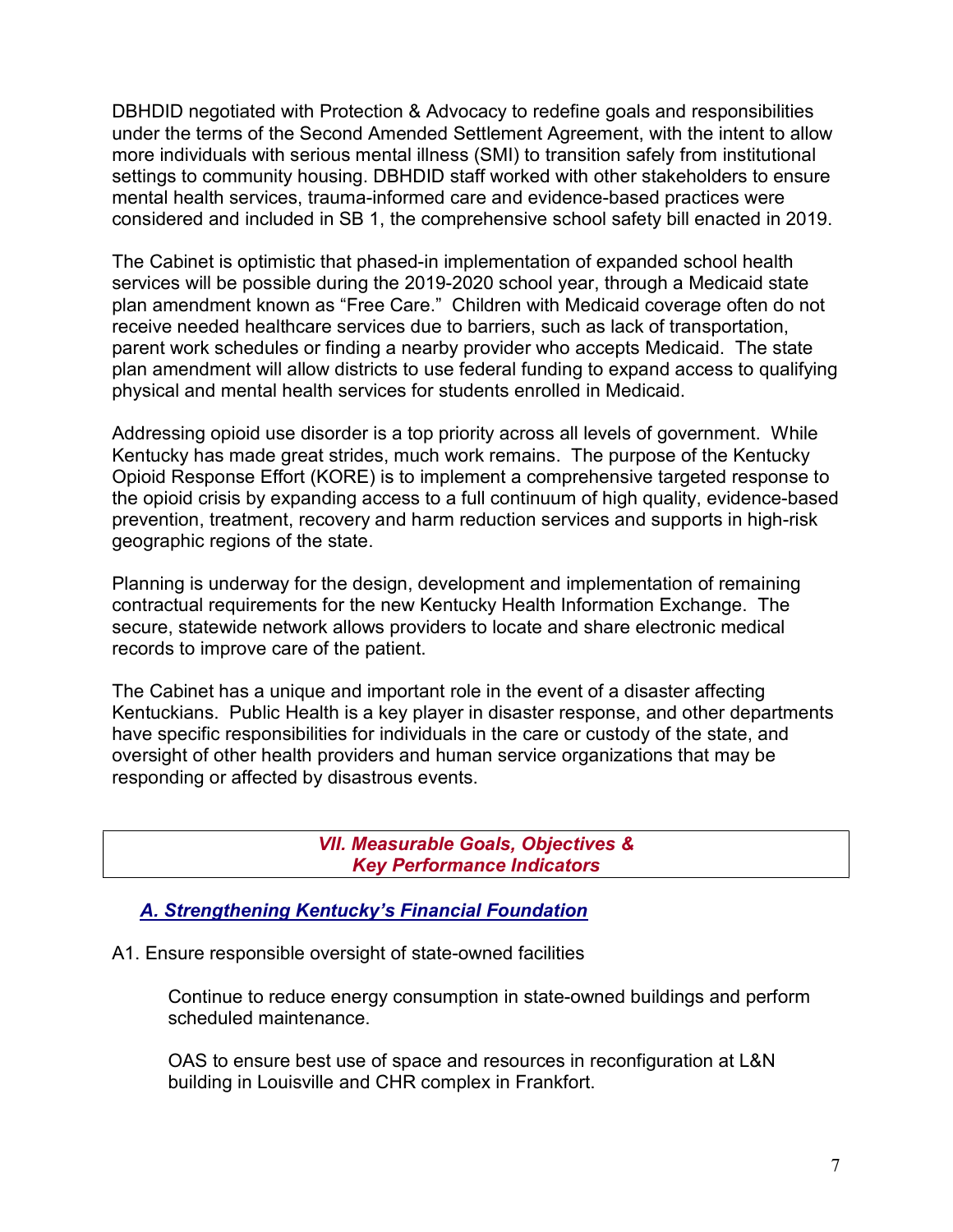A2. Transform expanded Medicaid into a financially sustainable program that propels participants toward healthier lifestyles and economic security

Implement the 1115 Medicaid demonstration waiver, giving members more control of their healthcare while promoting self-sufficiency through employment, volunteer and training opportunities.

A3. Complete the redesign of the Home and Community Based Services (HCBS) waiver to meet the needs of recipients in a fiscally responsible manner

The 1915c waiver program provides Medicaid-paid services and supports to the elderly or to adults and children with physical disabilities to help them to live at home rather than in an institutional setting. DMS will develop an updated provider payment and rate-setting methodology for implementation.

A4. Build an efficient, sustainable public health system focused on producing better health outcomes

Introduce a modern, simplified and focused public health model with clearly defined priorities to help alleviate the fiscal instability of the current system.

Core fuctions include: foundational public health (e.g. emergency preparedness and disease control) plus Harm Reduction, WIC and HANDS. Community health clinics may offer additional services.

This plan will assist Local Health Departments in stretching their available dollars and targeting the most pressing health needs in their communities.

A5. Focus on fraud prevention, detection and transparency in the delivery of public assistance and disability benefits

Identify analytic elements consistent with patterns of known fraud. DCBS has proposed an electronic dashboard allowing staff to closely monitor transactions and ensure compliance with the SNAP program.

The Department for Income Support also created a dedicated fraud detection and prevention unit within the Division of Disability Determination Services.

### B. Growing Kentucky's Economy

B1. Establish practices that create a positive business environment, within applicable statutes and regulations, for all customers

Use new and existing technologies to connect and interact with customers and the public including email, social media and the CHFS website.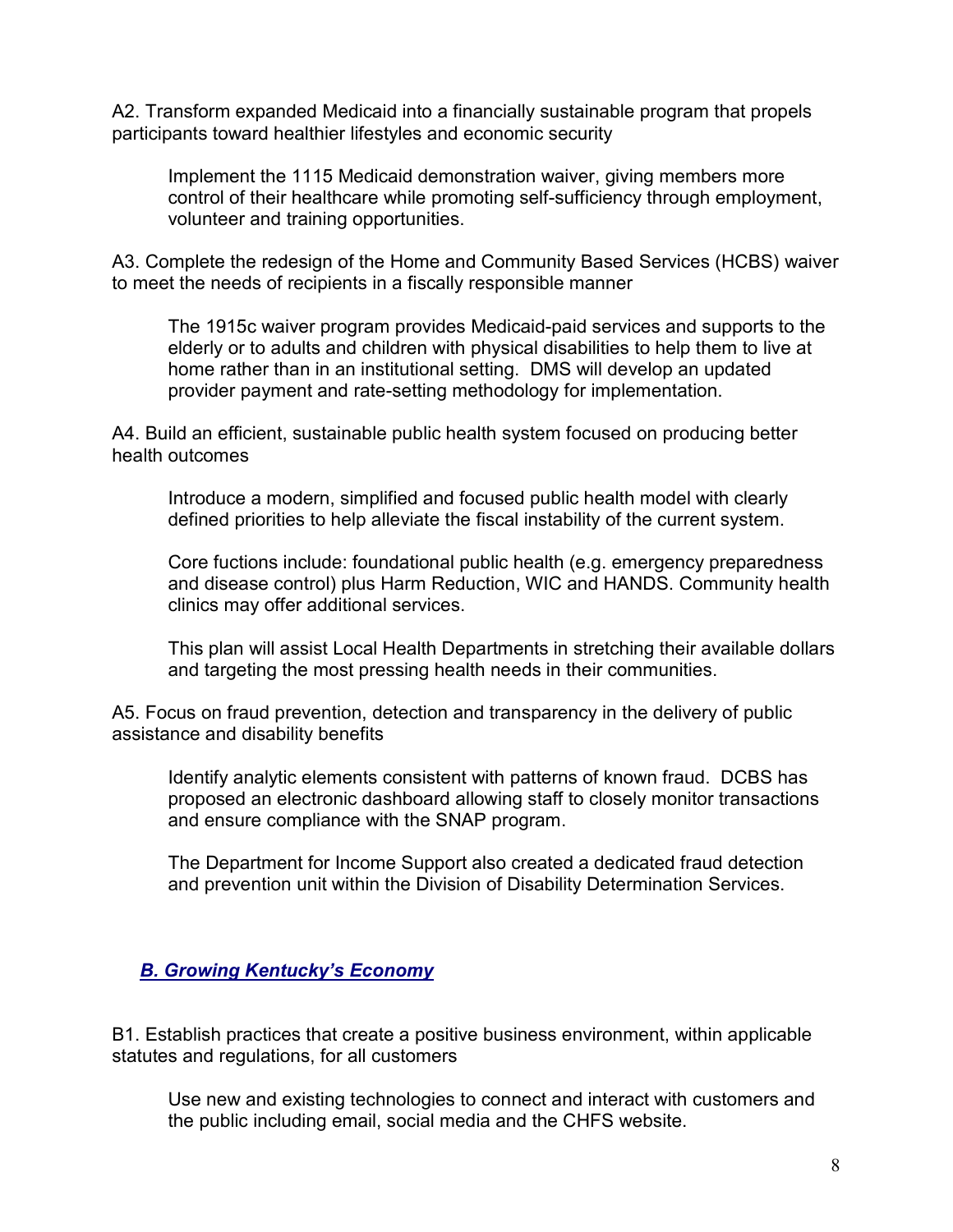Develop accessible information technology solutions that accommodate persons with disabilities, limited literacy and those who speak English as a second language.

B2. Enhance the use of technology to increase service efficiency and effectiveness

CHFS worked with the Education & Workforce Cabinet in the development of the Kentucky Engagement Enterprise Suite (KEE Suite), which integrated with the eligibility system of CHFS and allowed for the flow of information between citizens, community organizations and both cabinets. This cross-cabinet collaboration was prompted by the desire to provide more holistic workforce training and education services for Kentuckians.

In recent months, CHFS embarked on a redesign of the Self-Service Portal (benefind system) to improve the customer experience and connect them with community resources more efficiently.

B3. Educate, empower and deploy a highly skilled workforce

Measure the impact of employment and training programs and identify effective strategies for the alignment between social service, workforce and education programs.

- o CHFS to pilot a revamped Kentucky E&T guide in Floyd and Warren counties, with a state-rollout in 2020.
- o SNAP participants gain skills, training, or work experience to increase their ability to obtain regular employment that leads to economic self-sufficiency.

Promote employment/supported employment and supported education for individuals with serious mental illness, individuals with substance use disorder, and those with intellectual or other developmental disabilities.

# C. Creating a Healthier Kentucky

C1. Improve integration of healthcare access

Ensure access to medical, dental and mental health primary care services for all Kentuckians.

Promote evidence-based practices regarding integration of health service delivery.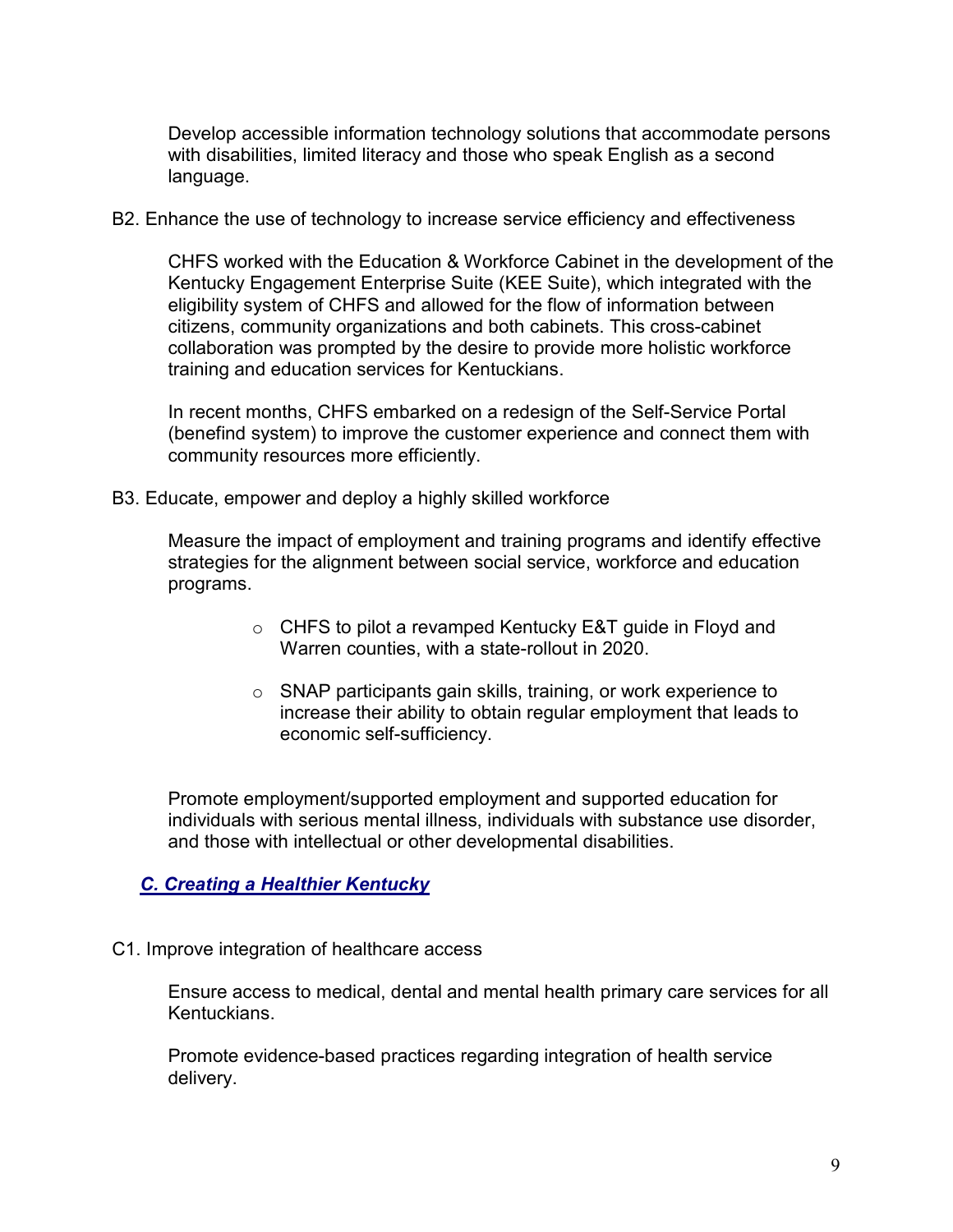Meet with local health departments, FQHCs and other providers to operationalize public health transformation and assure women's health services are accessible across the Commonwealth.

Coordinate Cabinet policies regarding effective use of telehealth, especially for Medicaid recipients.

Support the placement of healthcare professionals in rural communities.

Review MCO performance to ensure improving care management for Kentucky's Medicaid recipients. New contracts begin in July of 2020. One MCO will cover foster care, adoption assistance and juvenile justice enrollees.

C2. Empower Kentuckians to stay active and healthy through services and prevention benefits

Commit to improve important health metrics, such as the rates for obesity, cancer and tobacco use. Kentucky received a grant to address physical activity and nutrition from the CDC.

Work with local health departments and community health clinics to provide preventative services, such as cancer screenings.

Support Kentucky communities in the adoption of pedestrian and bicycle plans, Safe Routes to Schools and recreational trails.

Promote the Kentucky/SNAP Double Dollars program, which incentivizes the purchase of locally-grown fruits and vegetables at farmers markets.

C3. Provide nutrition assistance and support to young mothers and families

Support awareness and investment in the WIC program, which improves the health of nutritionally at-risk women, infants and children. The program's success is seen in its contributions to improved birth outcomes, infant feeding practices, medical care and cognitive development.

Increase enrollment in Kentucky Health Access Nurturing Development Services (HANDS), a voluntary home visitation program for new or expectant parents, offering support during pregnancy and for the early years of the baby's life.

Promote the First Steps program, an early intervention system providing services to children with developmental disabilities from birth to age 3 and their families.

C4. Improve access to care for Kentucky children through advocacy, education and collaboration

Complete components of the Access to Care Plan, within the Office for Children with Special Health Care Needs. These components fall into three categories: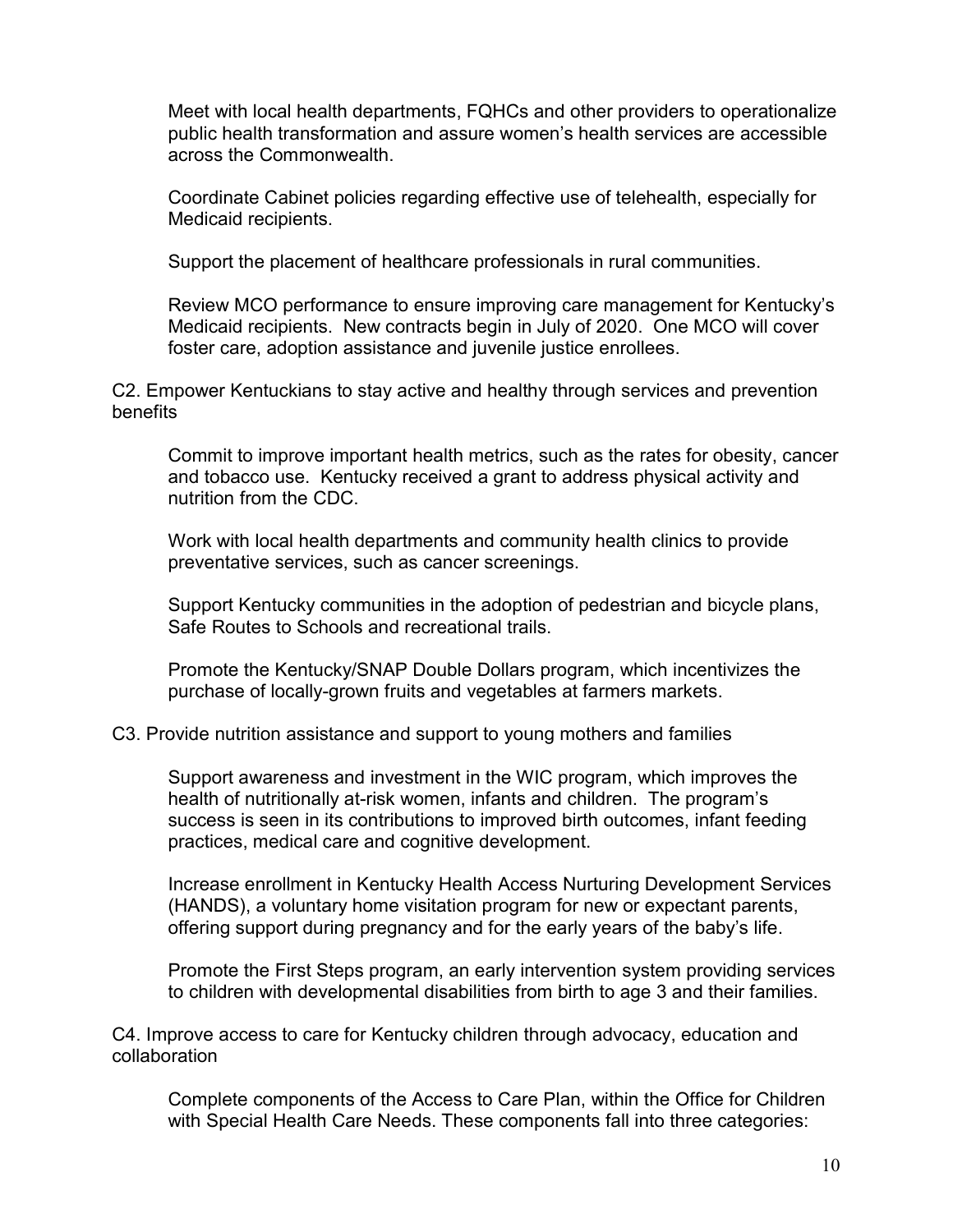Access to medical and specialty care, availability of providers and development/promotion of an easy to access system of supports and resources.

Increase percentage of children who are adequately insured for complete care.

Provide greater healthcare access to students in schools by allowing for the payment of qualifying physical and mental health services, also known as the 'Free Care' Medicaid state plan amendment.

Support and promote the behavioral health and wellness of children and families involved with or at risk of involvement with child welfare through cross-systems collaboration with DCBS, DJJ, OCSHCN and other agencies, providers and advocates.

C5. Preserve and enhance the behavioral health safety network to ensure access to services for at-risk and underserved populations

Implement evidence-based behavioral health practices for adults and children through funding, technical assistance and performance-based contracts.

Promote efforts to decriminalize mental illness by diverting and transitioning people from the criminal justice system into treatment.

Support and continue to build the regional Community Mental Health Centers as the behavioral health safety net in Kentucky.

Build developmentally-appropriate services and supports for transition-age youth, such as the TAYLRD grant and KY Employment Partnership for Youth with Significant Disabilities.

Monitor the behavioral health network adequacy of Managed Care Organizations (MCOs) in Kentucky.

Complete implementation of Electronic Medical Records (EMR) in all DBHDID facilities to provide both efficient and effective services, compliant with best practices and integrated with medical billing and other systems.

Implement telehealth services where appropriate in DBHDID facilities, encourage the use of this and other remote medical services with affiliated providers, and advocate for greater general use in the behavioral health field.

Create health promotion programming for individuals with mobility limitations and intellectual disabilities.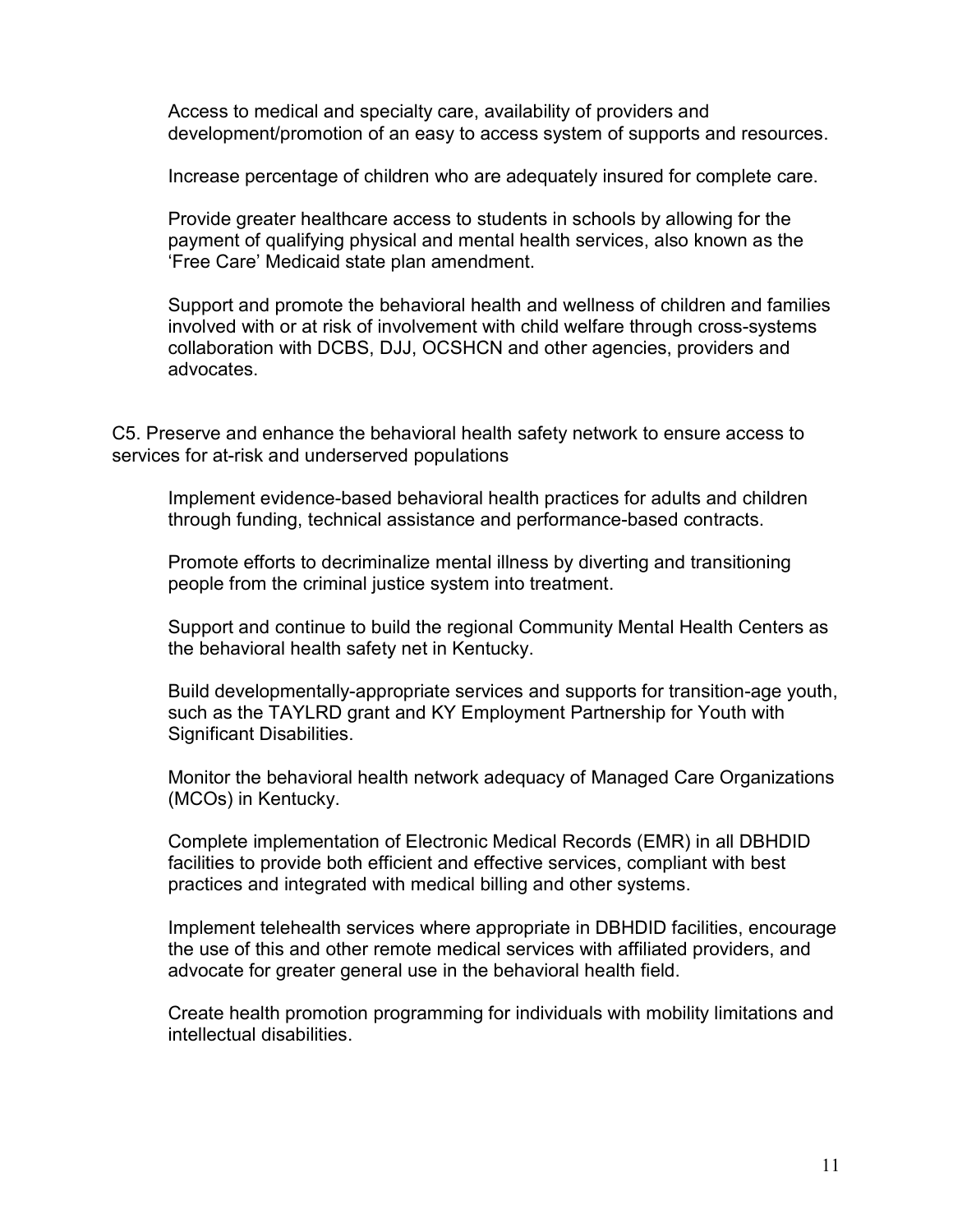C6. Allow Kentuckians to maintain the highest quality of life in the least restrictive environment possible

Provide opportunities for Medicaid beneficiaries to receive services in their own home or community rather than institutions or other isolated settings.

These programs serve a variety of targeted population groups, such as people with intellectual or developmental disabilities, physical disabilities, and/or mental illnesses.

Below are some of the services offered:

- Adult Day Health Care
- Attendant Care
- Environmental & Minor Home Adaptation
- Home Delivered Meals
- Non-Specialized and Specialized Respite Care

Ensure supportive services are available for state wards.

C7. Develop and expand recovery-oriented system of care to address the opioid epidemic and other substance use disorders

Coordinate implementation of cross-systems opioid response strategies, including activities funded by the Opioid STR, SOR and CDC grants.

Continue to expand the community-driven work of the 14 Regional Prevention Centers to grow evidence based, data driven prevention initiatives in communities across the Commonwealth.

Facilitate and expand evidence-based and trauma-informed interventions for pregnant and parenting women with substance use disorders, including Neonatal Abstinence Syndrome (NAS).

Providing training and educational opportunities for the medical and SUD workforce in Kentucky to implement Medication Assisted Treatment (MAT).

Expand accessibility and variety of SUD treatment types (e.g. residential, outpatient) and providers (e.g. Community Mental Health Centers, faith-based, private practice) by removing therapeutic, regulatory, geographic and community barriers to access.

C8. Increase access to and exchange of electronic health information

New platform unveiled for the Kentucky Health Information Exchange, a statewide network allowing providers to locate and share electronic medical records for improved patient care.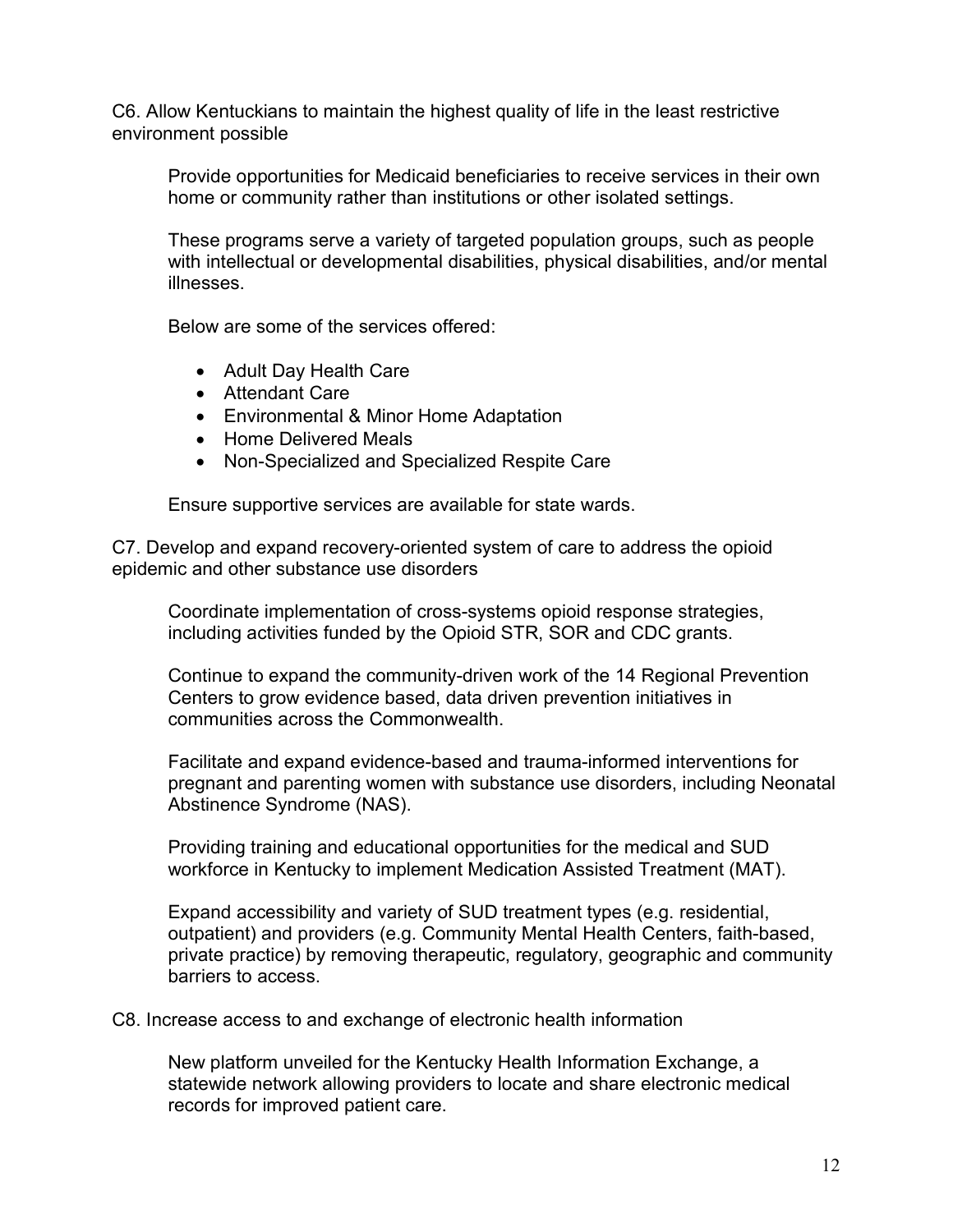Assist providers by promoting, advocating and supporting telehealth adoption across the Commonwealth. Recent legislation expands access to telehealth services in the Commonwealth, especially for Medicaid participants.

### D. Protecting and Strengthening Our Communities

D1. Build an effective and efficient system of care to reduce poverty, adult and child maltreatment, and advance family self-sufficency and resiliency

Provide family support, child care, healthcare, child and adult protection, food benefits and energy assistance through state and community partners.

Connect customers with job search, training, education or work program activities through Kentucky E&T and KentuckyWorks.

Implement Kentucky HEALTH to increase community engagement and give eligible Medicaid members a greater role in their healthcare decision making.

Support Kentucky families through initiatives in child safety, economic stability, and overall community well-being.

D2. Assure all children have safe and nurturing homes and communities

### Child Welfare Transformation

Continue Child Welfare Transformation (CWT) efforts, with a path toward greater preventative and community-based care for families.

DCBS has identified three goals:

- Safely reduce the number of children entering out of home care
- Improve timeliness to appropriate permanency
- Reduce staff caseloads

Kentucky is an early adopter of the Family First Prevention Services Act of 2018.

Recent legislative gains provided additional state budget appropriations and improved options and resources for families and children. These gains include improvements such as the "fictive kin" placement option, the codified Foster Youth Bill of Rights, and the improved relative services array.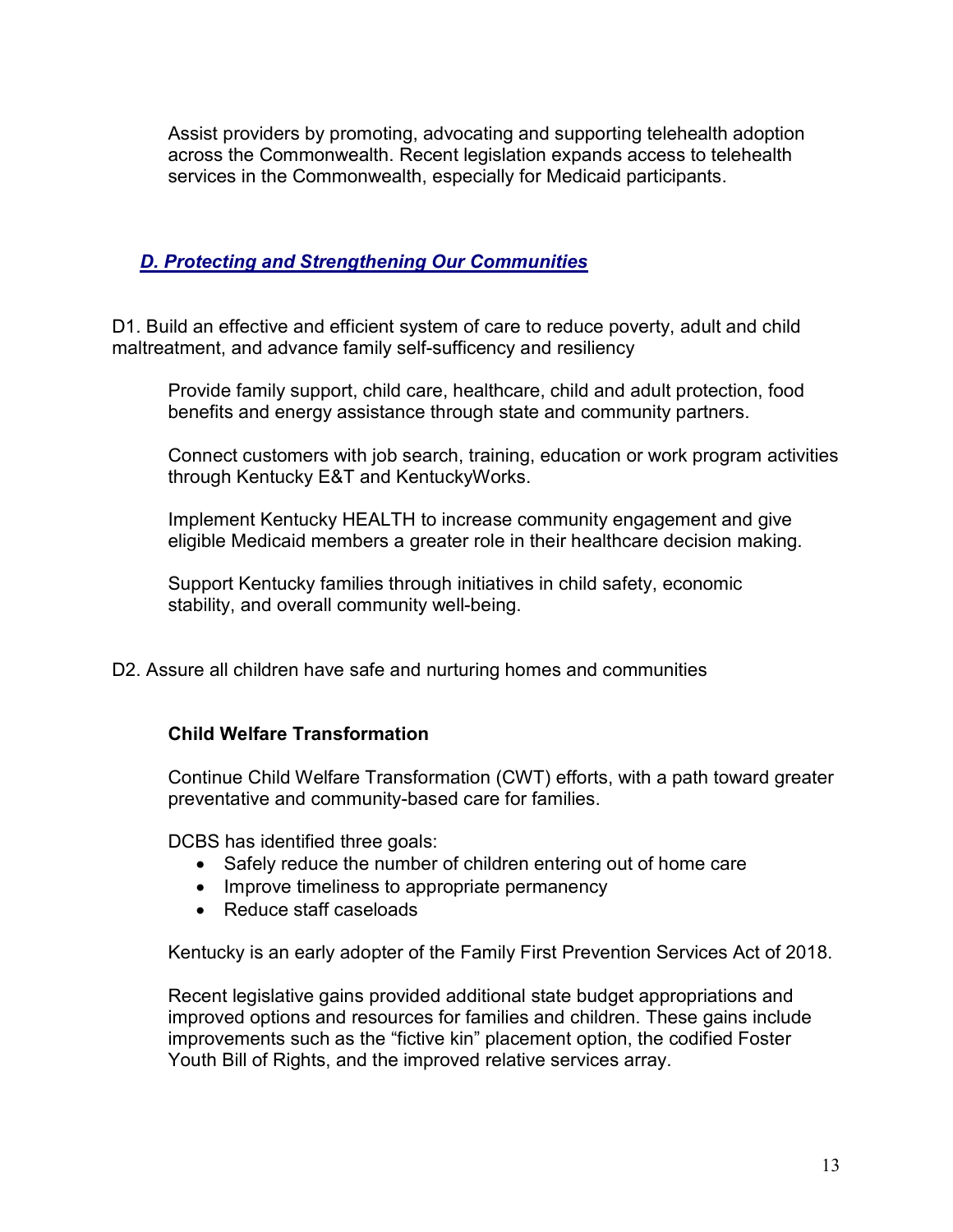#### Child Care

- o Provide child care subsidies for more than 26,000 families (SFY19).
- o Monitor and support approximately 2,200 child care centers and family homes across the Commonwealth.
- $\circ$  Provide professional development supports and background checks for childcare workers.

D3. Expand supports to allow individuals with developmental and intellectual disabilities and/or serious mental illness to live, work and engage in their communities

Meet terms of CHFS Interim/Amended Settlement Agreement with Protection & Advocacy by providing housing assistance to individuals with Severe Mental Illness and residing in, or at risk of residing in, Personal Care Homes.

Continue to improve access to, and expand availability of, services and resources such as person centered recovery planning, supportive employment, home and community-based waivers and other non-Medicaid billable services, family/individual/provider training and health lifestyle development to allow DID and SMI individuals to live in their communities.

Enhance and expand Specialty Clinics' provision of comprehensive medical services through community advocacy and promotion with service agencies, parents and medical professionals.

D4. Protect the safety and rights of Kentuckians and seek to prevent their abuse, neglect and exploitation

Investigate and provide protective services to individuals who are reported to be alleged victims of abuse, neglect or exploitation.

Preserve a vulnerable adult's independence to the maximum degree possible, recognizing the inherent right to self-determination.

Actively partner with investigative or prosecuting entities that have the responsibility to respond to abuse, neglect or exploitation of adults.

Initiate a public awareness campaign to help seniors protect themselves and to teach the warning signs of abuse and neglect.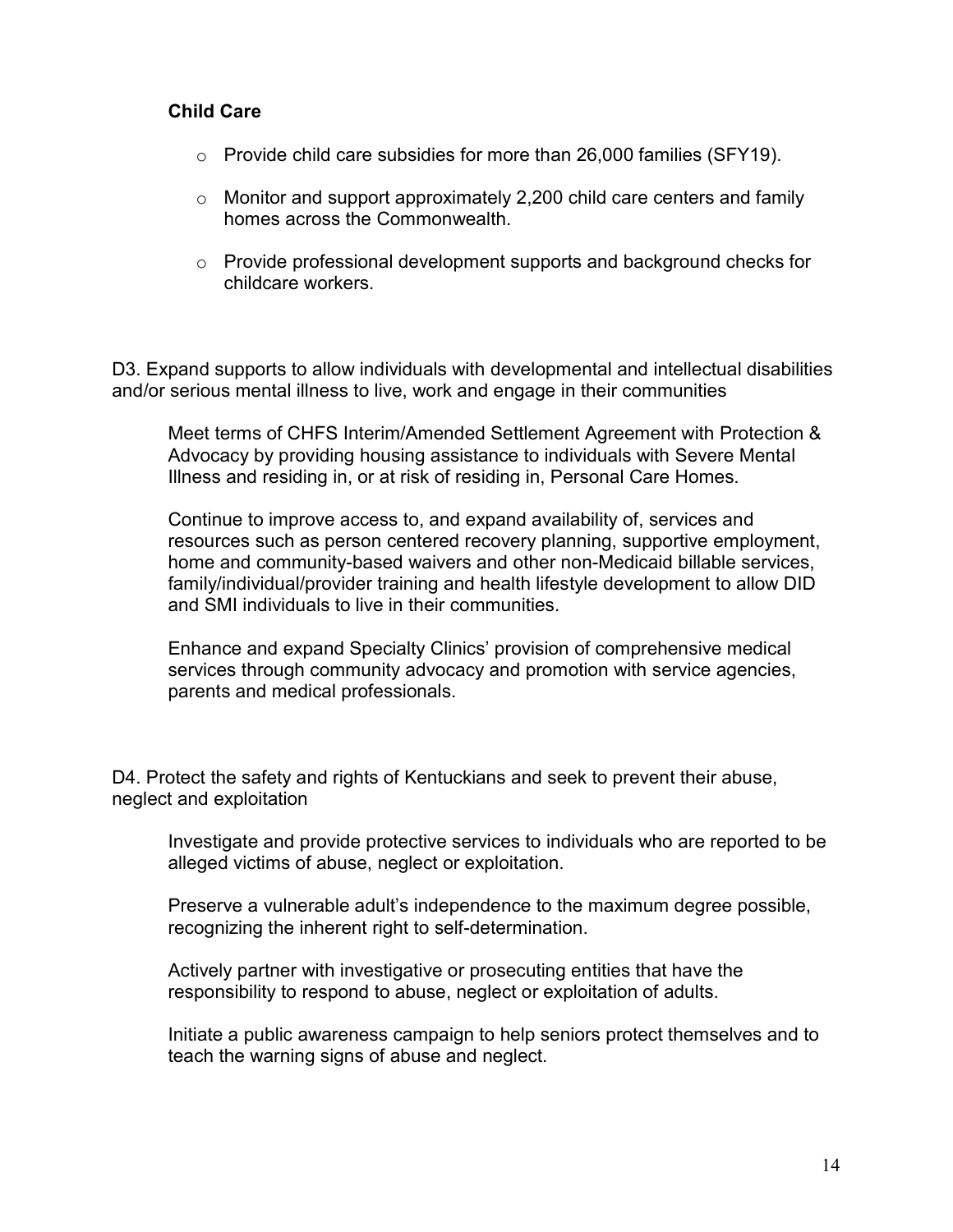D5. Prevent and control the outbreak of infectious disease

Collaborate with federal and local partners to eliminate the transmission of acute Hepatitis A, Hepatitis C and HIV.

The statewide Harm Reduction Initiative involves the use of Syringe Exchange programs to provide screening, comprehensive education and care for persons at highest risk for contracting and transmitting HIV and Hepatitis C.

DPH and the University of Kentucky established the Kentucky Income Reinvestment Program (KIRP) to improve health care delivery via disease education, prevention, treatment and professional services for persons living with HIV through collaborations with existing Ryan White HIV/AIDS funded programs and harm reduction programs at local health departments.

DPH to deploy nurse strike team, as needed, to administer vacinnations for Hepatitis A at county jails and other facilities.

D.6 Coordinate public health and medical-related preparedness, response and recovery activities for emergencies and natural disasters

Enhance the capacity for state and local partners to prevent, prepare for, respond to and recover from the adverse health effects of public health emergencies and disasters.

### E. Investing in Education and Workforce

E1. Enhance workforce development and supports through human-centered design

DCBS studied motivation and behaviors for customers receiving SNAP benefits who were also eligible for E&T services and associated benefits.

DCBS developed three concepts upon which to focus:

- $\circ$  Intro to F&T
- o Welcome to E&T
- o My Path

Each of these concepts will serve as tools to help market E&T to customers and encourage long-term outcomes.

The E&T program is available in all 120 counties, providing workforce training and education to SNAP beneficiaries. The E&T program provides resources needed to reach employment goals.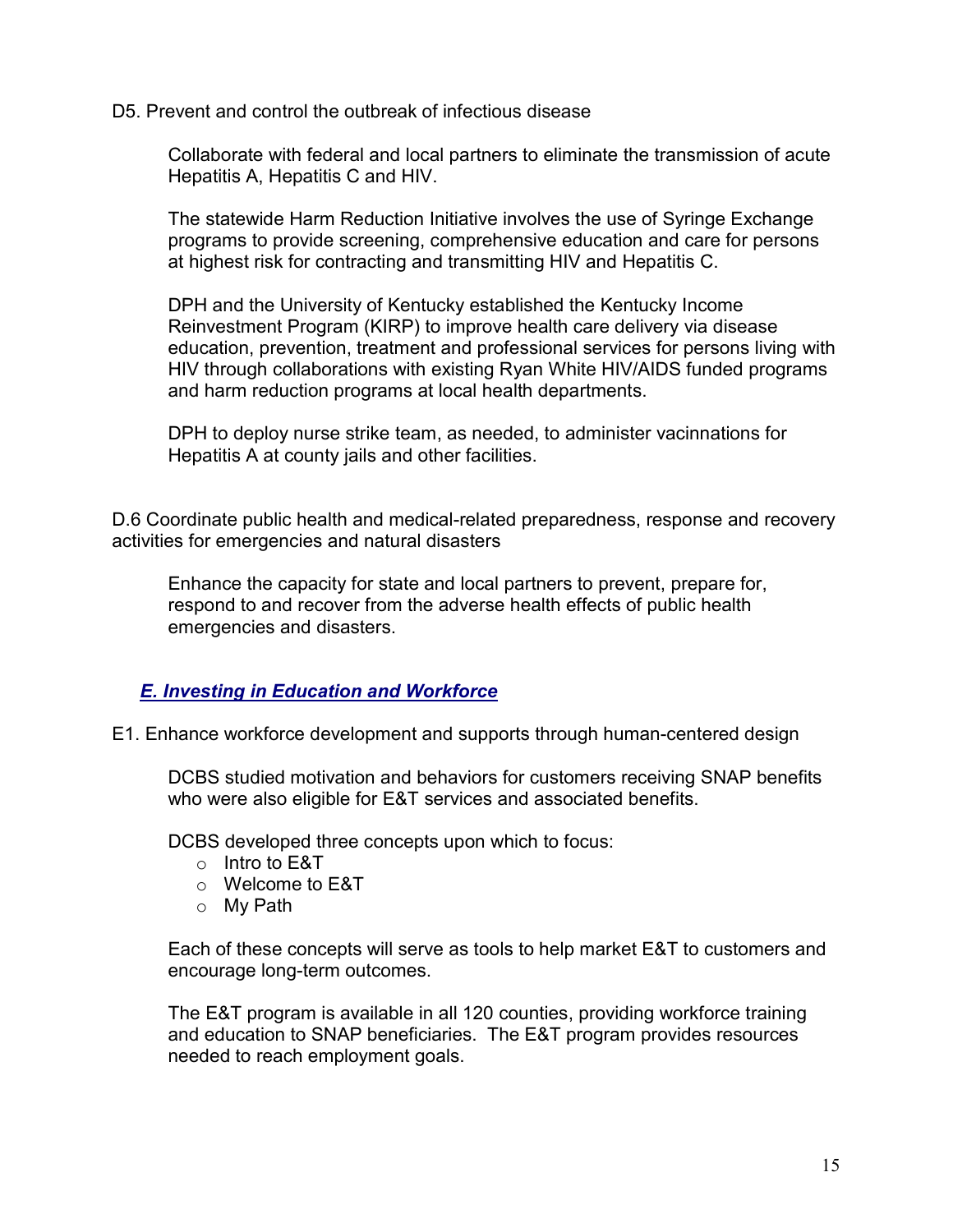E2. Improve students' ability to engage in the classroom by mitigating or removing noncognitive learning barriers and improving the social and emotional health of youth

Educate all FRYSC Coordinators on the implications of Adverse Childhood Experiences and the Strengthening Families Protective Factors to foster resiliency.

Review current policies and practices to ensure the Strengthening Families Framework is embedded and operationalized.

Educate all FRYSC Coordinators in basic continuous quality improvement to ensure current identified needs in the school and community are addressed and measured for results.

Expand the reach of the Family Resource and Youth Services Centers programs to high need schools that are not currently served by a center.

E3. Strengthen the community-school-home connection by emphasizing parental engagement in education and community linkages for families

Increase the number of grandparents or other relatives raising children connected to the school by the Family Resource and Youth Services Centers.

Ensure that all Regional Interagency Councils have a FRYSC member.

### F. Serving Those Who Serve Us

F1. Enhance the workplace environment to support and retain a knowledgeable and experienced workforce

Research shows engaged employees are nearly 20 percent more productive and have a 60 percent higher quality experience while at work than those who are not engaged. CHFS seeks to retain employees and offer an upward mobility career path. The Cabinet is dedicating resources to make them feel more a part of the organization and thus more engaged.

F2. Implement the Culture of Safety – shifting from culture of blame to culture of accountability/transparency

Frontline staff often face intense scrutinty in the field. CHFS will incorporate safety science in a way that allows workers to inform/improve the system without fear of retaliation or being blamed for a negative outcome.